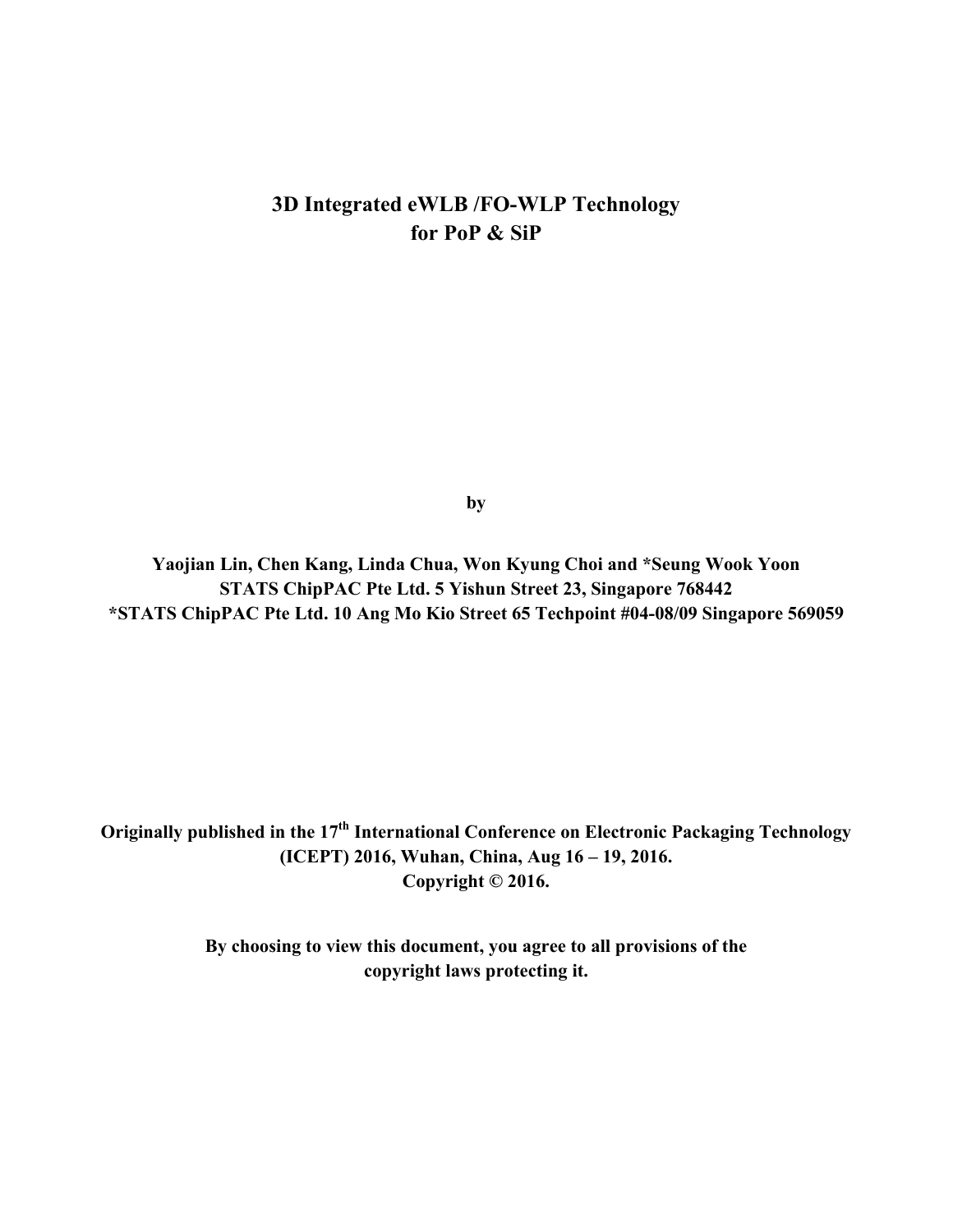# **3D Integrated eWLB /FO-WLP Technology for PoP & SiP**

Yaojian Lin, Chen Kang, Linda Chua, Won Kyung Choi and \*Seung Wook Yoon STATS ChipPAC Pte Ltd. 5 Yishun Street 23, Singapore 768442 \*STATS ChipPAC Pte Ltd. 10 Ang Mo Kio Street 65 Techpoint #04-08/09 Singapore 569059 *seungwook.yoon@statschppac.com*

#### **Abstract**

The trends for smartphone and other mobile devices are more than ever for integration and lower cost. Meanwhile, a higher degree of functionality and performance, thinner profile, and longer battery life are some of the additional market drivers seen in these devices. The implications of these market drivers on the packaging content of mobile devices including internet of things (IoT) and wearable electronics (WE) are; higher performance designs, lower power consumption, lower cost, smaller form factor, thinner profile and higher level of integration.

The emerging of advanced of silicon node technology down to 7/10 nanometer (nm) in support of higher performance, bandwidth and better power efficiency in mobile products push the boundaries of emerging packaging technologies to smaller form-factor packaging designs with finer line/spacing as well as improved thermal electrical/performance and integration of SiP or 3D capabilities. Advanced embedded Wafer Level Ball Grid Array (eWLB) technology provides a versatile platform for the semiconductor industry's technology evolution from single or multi-die 2D package designs to 2.5D interposers and 3D System-in-Package (SiP) configurations.

This paper reports developments that extend multi-die, 3D PoP and 3D SiP applications with eWLB/FO-WLP technology, including ultra thin devices or/and with an interposer substrate attachment. Test vehicles have been designed and fabricated to demonstrate and characterize these low profile and integrated packaging solutions for mobile products including IoT/WE and MEMS/Sensor. Assembly process details and mechanical reliability characterizations are to be discussed with component and board level reliability results. Innovative structure optimization that provides dual advantages of both height reduction and enhanced package reliability are reported. To enable higher interconnection density and signal routing, packages with multi layer RDL and 2/2um fine line/width spacing are fabricated and implemented on the eWLB platform. Successful reliability and electrical characterization results on 3D eWLB-PoP / eWLB-SiP configurations are reported as an enabling technology for highly integrated, miniaturized, low profile and cost effective solutions.

#### **I. Introduction**

Newly emerging applications in the consumer and mobile products, the growing impact of the Internet of Things (IoT) and wearable electronics (WE), and the complexities in sustaining Moore's Law have been driving many new trends and innovations in advanced packaging

technology. The semiconductor industry now has to focus on density scaling and system level integration to meet the everincreasing electronic system demands for performance and functionality as well as the reduction of form factor, power consumption and cost.



**Figure 1. (a) eWLB packages and (b) evolution of eWLB technology from 2D to 2.5D/3D packaging solution** 

**Time** 

**Current** 

This paradigm shift from chip scaling to system-level scaling is and will continue to reinvent microelectronics system packaging, drive increased system bandwidth and performance, and help sustain Moore's Law. Demand for maximum functional integration in the smallest and thinnest package will continue to growth with an order-of-magnitude requirement for lower manufacturing cost and reasonable cycle time. The challenge of the semiconductor industry is to develop a disruptive packaging technology capable of achieving these goals in timely manners.

To meet the above said challenges, eWLB/FO-WLP is a continually evolving technology platform which offers additional space for routing higher I/O chips on top of the silicon (Si) chip area which is not possible in conventional wafer level packaging (WLP) or wafer level bump (WLB)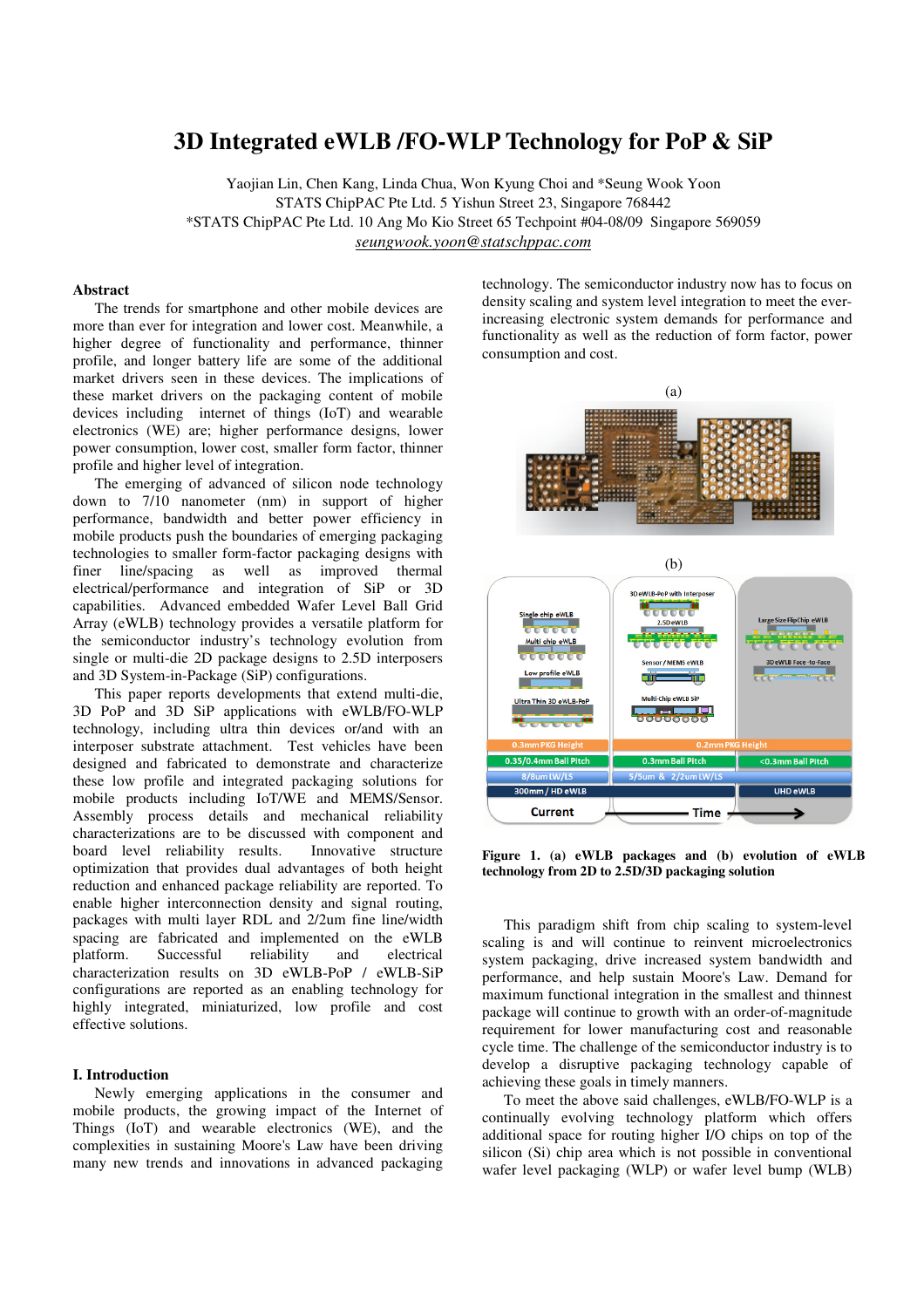[1]. Figure 1 shows the eWLB packages and package evolution to 2.5D and 3D SiP. It also offers comparatively better electrical, thermal and reliability performance at a reduced cost with the possibility to address more Moore (advanced technology nodes with low-k dielectrics in SoC) and more than Moore (heterogeneous integration of chips with different wafer technology as SiP solution in multi die or 3D eWLB approaches) as shown Figure 1(b).

### **eWLB (embedded Wafer Level BGA) Technology**

 eWLB technology is addressing a wide range of factors. At one end of the spectrum is the packaging cost along with testing costs. Alongside, there are physical constraints such as its footprint and height. Other parameters that were considered during the development phase included I/O density, a particular challenge for small chips with a high pin count; the need to accommodate SiP approaches, thermal issues related to power consumption and the device's electrical performance (including electrical parasitic and operating frequency) [2]. The obvious solution to the challenges was some form of WLP. Two choices presented themselves: Fan-in or Fan-out. With Fan-in WLP or Wafer Level Chip Scale Packaging (WLCSP), the I/O density is limited to the die size. In Fan-out WLP (FO-WLP) or eWLB,, the interconnection system is processed directly on the wafer and the I/O density is unconstrained by die size, making it compatible with motherboard technology pitch requirements.

The wafer level chip scale package (WLCSP) was introduced in the late 1990's as a semiconductor package wherein all manufacturing operations were done in wafer form with dielectrics, thin film metals and solder bumps directly on the surface of the die with no additional packaging[1]. Unlike conventional WLP, the first step in eWLB manufacturing is to thin and singulate the incoming silicon wafer. Although this is commonly done for other semiconductor package formats, it has not been practiced for conventional WLP. Following singulation, the diced silicon wafers are then reconstituted into a standardized wafer (or panel) shape for the subsequent process steps. The reconstitution process as shown on Figure 2 includes four main steps.

1) The reconstitution process starts by laminating and adhesive foil onto a carrier.

2) The singulated die are accurately placed face down onto the carrier with a pick and place tool.

3) A compression molding process is used to encapsulate the die with molding compound while the active face of the die is protected.

4) After curing the molding compound, the carrier and foil are removed with a de-bonding process, resulting in a reconstituted wafer where the molding compound surrounds all exposed silicon die surfaces.

The eWLB process is unique in that the reconstituted wafer does not require a carrier during the subsequent wafer level packaging processes. The implementation of this

process flow into 300mm diameter reconstituted wafers has been described in detail in previous presentations [3].



**Figure 2. Process flow of eWLB assembly**

#### **II. Integrated eWLB Technology**

# **3D eWLB-PoP**

The continued demand for higher level of integration has led to the industry's adoption of 3D packaging technologies and, in particular, the Package-On-Package (PoP) configurations. This technology allows for vertical integration of the memory package and the logic package into one stacked package.

#### **Table 1. Value proposition of eWLB-PoP**

- 1. PoP packages larger than 15x15mm have been enabled using eWLB HVM processes
- 2. Ultra Thin PoP solutions of 0.8mm total stacked package (300um total bottom package thickness with embedded high density vias).
- 3. Further 0.6mm PoP total stacked height, with top memory package made thinner in eWLB technology.
- 4. Package meets all Component Level and Board Level Reliability Tests per JEDEC Standard
- 5. Enhanced thermal and electrical performance with shorter interconnection length compared to flipchip or **WB** solutions
- Well controlled warpage for thinner package height  $6.$
- Top ball pitch is scalable down to  $0.2$ mm (~ 1000 I/O in 7.  $16x16mm$   $PKG)$
- 8. Pre-stacked assembly option available for top package

The top package is primarily a memory module including some combination of Flash and DRAM, while the bottom package typically contains the logic die, which is a baseband or an application processor of some kind. Top and bottom package are connected via the pads that are located on the top side of the bottom PoP package, and these pads are used to connect the top PoP (memory module) Ball Grid Array (BGA) solder balls to the bottom PoP package. There are various PoP package types including bare-die PoP,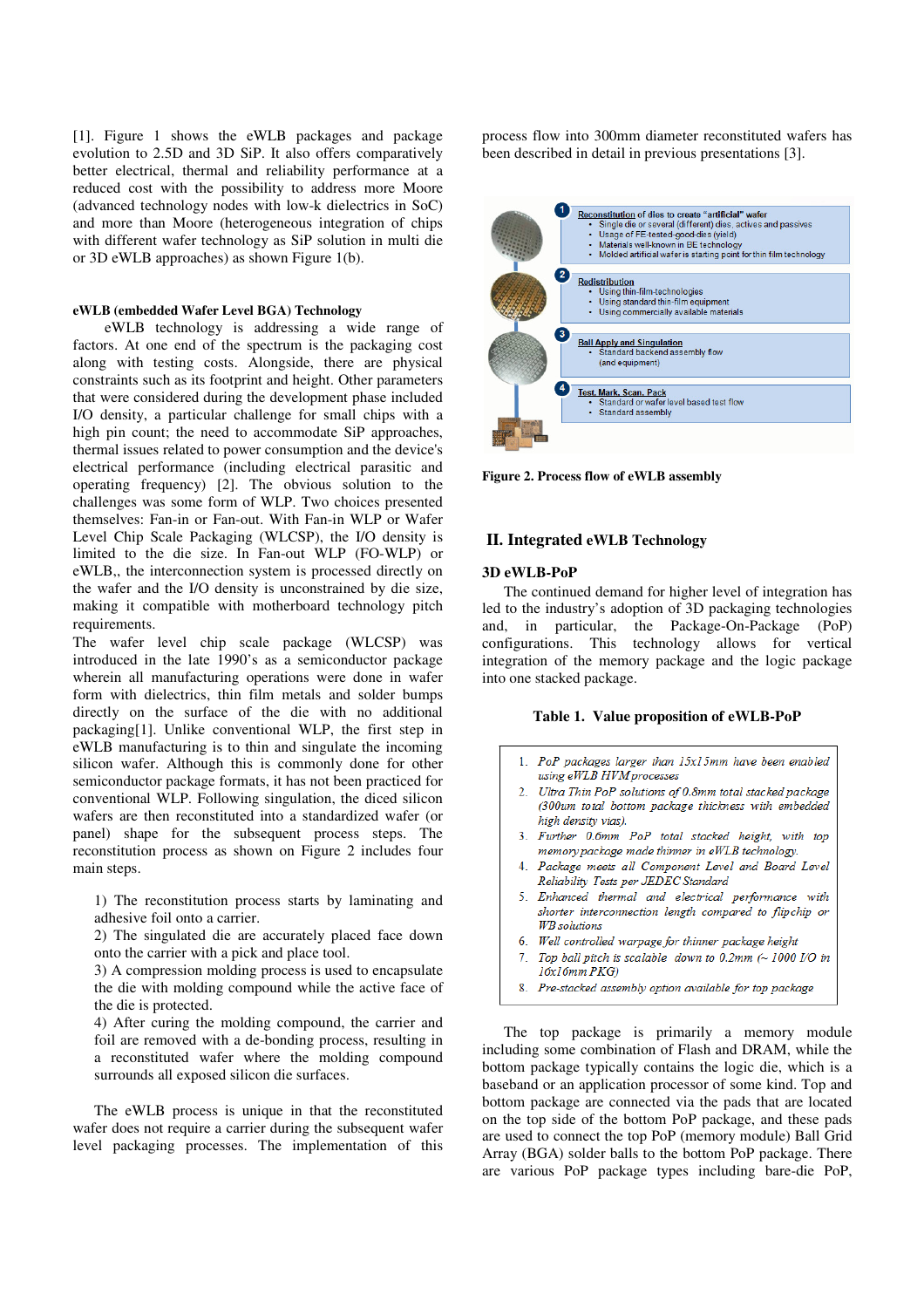Embedded Solder On Pad (eSOP) PoP, and Laser-Via PoP that have proliferated to meet the increasing market demand [4].

3D eWLB-PoP offers significant advantages in thin profiles and lower cost compared to current PoP technologies, particularly for mobile or tablet applications. 3D eWLB-PoP bottom has a 300um package height enabling a total stacked PoP height to be less than 0.8 mm after top memory package stacking (body thickness of 0.40mm). Table 1 shows value proposition of 3D eWLB-PoP technology [5].

# **Electrical Performance of 3D eWLB-PoP and fcPoP**

The RLC parasitic values for eWLB-PoP and fcPoP were extracted by computer simulation using commercial 2D electromagnetic field solver. The S-parameter of each packages were extracted by using ANSOFT HFSS. Simulated results are compared with RLC parasitic values and S parameters. The simulation modeling design was carried out with functional devices to investigate package level performance in real applications. In 3D simulation works, a few critical pins were selected and studied, such as clock, VDD as well Data pins.

**Table 2. Electrical parasitic values of RL of eWLB-PoP and fcPoP @ 1GHz. :** 

|                | Inductance, L (nH) |                |          | Resistance, R (m $\Omega$ ) |                |        |
|----------------|--------------------|----------------|----------|-----------------------------|----------------|--------|
| <b>Net</b>     | fcPoP              | eWLB<br>$-PoP$ | Δ<br>(%) | fcPoP                       | eWLB<br>$-PoP$ | (%)    |
|                | 1.77               | 0.43           | $-76%$   | 240                         | 67             | $-72%$ |
| $\overline{c}$ | 2.03               | 0.24           | $-88%$   | 308                         | 42             | $-86%$ |
| 3              | 1.51               | 0.57           | $-62%$   | 348                         | 112            | $-68%$ |
| $\overline{4}$ | 1.08               | 0.25           | $-77%$   | 268                         | 66             | $-75%$ |

For signal integrity study with specific data pins, eWLB showed more than 10dB better cross-talk than flipchip due to its thinner Cu RDL and overall shorter interconnection length as shown Figure 3. Also smooth Cu RDL surface of wafer fab process contributed significantly with less conductance loss.



**Figure 3. The cross-talk with frequency of signal routing of (a) flipchip and (b) eWLB.** 

# **Board Level Reliability of 3D eWLB-PoP/SiP**

For board level reliability tests, eWLB-PoP (stacked with top package) was pre-stacked with top memory and mounted on the PCB. For PoP assembly, 0.4mm body thickness FBGA top packages were assembled separately with standard wirebonding process and finally pre-stacked on eWLB-PoP bottom package. Total eWLB-PoP stacked package height was less than 0.8mm in height after SMT on PCB. Those samples were tested in JEDEC TCoB and drop reliability test conditions.

Table 4 shows 3D eWLB-PoP board level reliability of JEDEC TCoB and drop test results of test vehicle 1 and 2 (Table 2 and Figure 3). The first TCoB failure was after 1000 cycles. Drop reliability performance was robust and showed no failure after 300 drops. These test results show the robustness of board level reliability of 3D eWLB-PoP.

**Table 3. Board Level Reliability Test Results of 3D eWLB-PoP/SiP** 

| <b>Tests</b>           | <b>Conditions</b>                 | <b>Status</b> |  |  |  |
|------------------------|-----------------------------------|---------------|--|--|--|
| <b>TC<sub>o</sub>B</b> | JEDEC JESD22-A103                 | Pass          |  |  |  |
|                        | $-40\degree$ C to 125 $\degree$ C |               |  |  |  |
| Drop Test              | <b>JEDEC JESD22-B111</b>          | Pass          |  |  |  |
|                        | 1500G                             |               |  |  |  |

### **2/2um Line Width and Spacing with 3-L RDL [6]**

 One of the greatest challenges facing wafer level packaging at present is the availability of routing and interconnecting high I/O fine pitch area array. RDL (redistribution layer) allows signal and supply I/O's to be redistributed to a footprint larger than the chip footprint in eWLB. Required line widths and spacing of 2/2 µm for eWLB applications support the bump pitch of less than 40um. Finer line width and spacing are critical for further design flexibility as well as electrical performance improvement. For die-to-die interconnects of high I/O or multi channels, finer line is critical for multi-die design and routing flexibility.

Figure 4 show 2/2um LW/LS RDL in eWLB/FO-WLP. Micrographs show uniform and well defined micro structure. Cu RDL thickness and CD are also well controlled. Even with mixed design of finer and coarse LW/LS. With this process development, it is verified of robust process of fine RDL fabrication using current HVM equipments and process flow.



**Figure 4. SEM micrographs of 2/2um LW/LS RDL.**

# **3D eWLB SiP / Module**

 eWLB/FO-WLP in a 3D configuration has received considerable customer interest for memory and advanced application processors by virtue of the higher routing density and form factor reduction. The requirement for SiP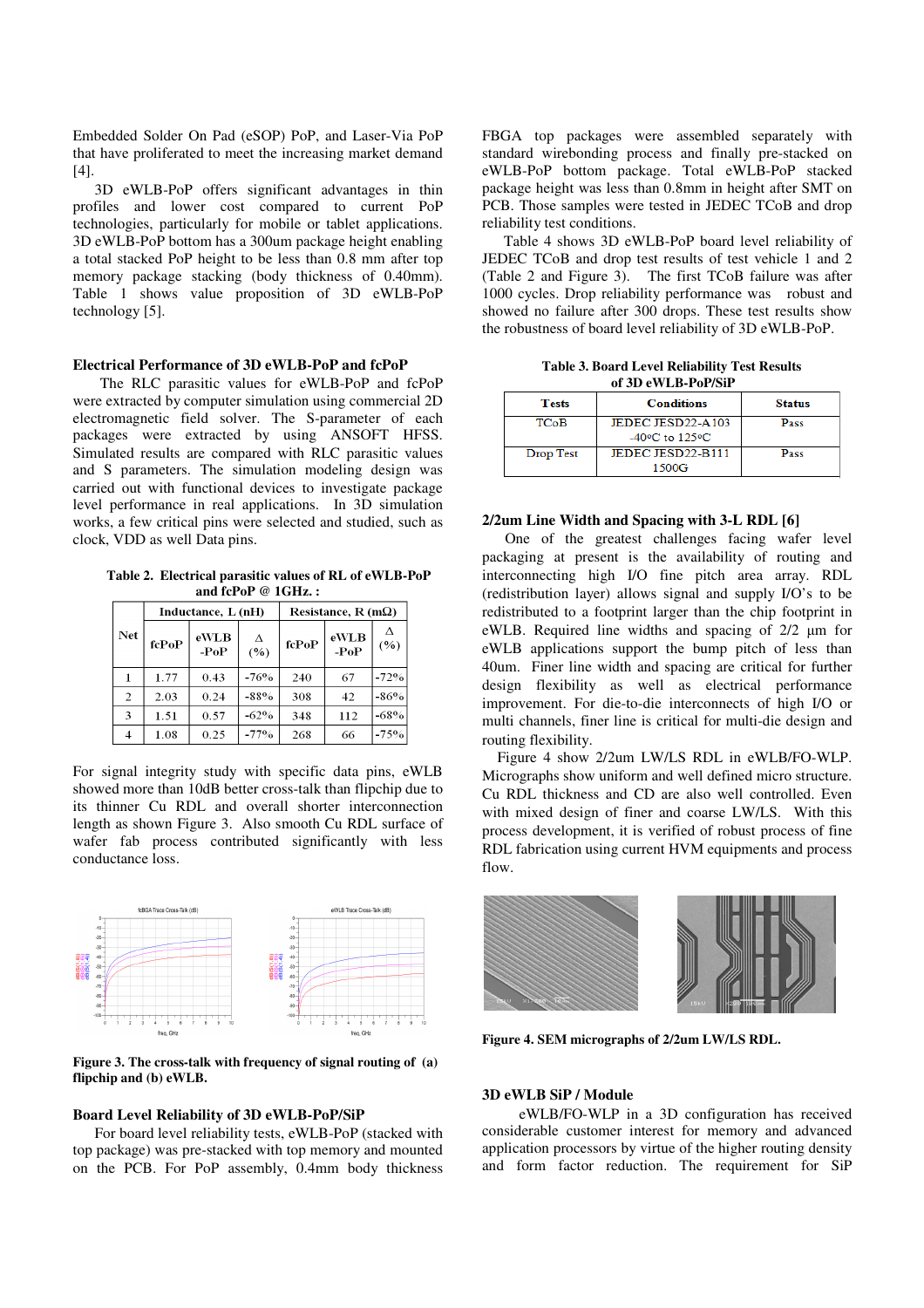integration is also a growing trend for advanced application processors, MEMS and sensors in IoT/WE as way to costeffectively achieve advanced silicon die partitioning for increased performance and integration in a reduced form factor[6].

Figure 5 shows 3D eWLB SiP/module which that has a number of discretes in the top package and is pre-stacked on the bottom eWLB-PoP to form a 3D SiP/ module with a thin package profile of total height of 1.0mm. 12 discretes of inductor and capacitors MLCC were removed from the motherboard and relocated in the top package for a reduction in the space required on the mother board. These discretes are also more power effective when they are close to the device, which significantly improves the overall electrical performance as well as provides a power saving advantage.

Functional test sample was prepared with power management integrated circuit (PMIC) as shown in Figures 5. It was a 6x6mm package size with a 4x4mm Si die and 12 discretes on top. This 3D eWLB SiP demonstrated more attractive power efficiency performance compared to other embedded package technology and it is representative of a significantly smaller packaging solution.



**Figure 5. Photographs of 3D SiP eWLB-PoP with discretes on interposer or top package of discretes.** 

# **MEMS/Sensor eWLB**

eWLB/FO-WLP in a 3D configuration has received considerable customer interest for memory and advanced application processors by virtue of the higher routing density and form factor reduction. The requirement for SiP integration is also a growing trend for advanced application processors, RF module, MEMS and sensors in IoT/WE as way to cost-effectively achieve advanced silicon die partitioning for increased performance and integration in a reduced form factor[7].

Figure 6 shows eWLB sensor which has miniaturized from original side-by-side LGA package. It has 3D vertical interconnection and multi-die stacking. It provides over 20% footprint reduction and less than 1mm thickness with lower cost HVM solution. The smaller body sizes (5mm/side or less) are typically a good fit for sensor devices such as health monitoring and environmental sensors. Since sensor devices typically require at least a two chip solution (ASIC and MEMS/sensing silicon), advanced eWLB/FO-WLP stack-up

solutions can enable a very small pitch land-grid array (LGA) and ball-grid array (BGA) eWLB-PoP footprint at a competitive cost vs. the incumbent wirebond solutions. The package architecture enables routing on both sides of the package by embedding a direct via across the top to pad side of the package. The top MEMS device is bumped through standard leadfree wafer processing, singulated and assembled by pick-and-place and reflow on the ASIC in the eWLB bottom package. This assembly will eliminate the need for die attach material, assembly wires, protective globtop and also the typical metal cap or molded package with access cavity, removing the typical laminate or leadframe for routing. Therefore, 3D eWLB SiP offers a much smaller footprint, simplified bill of material (BOM), assembled with a cost competitive panel level manufacturing process [8].



**Figure 6. 3D eWLB for MEMS/Sensor Devices[8].**

#### **III. Conclusions**

Wafer level technology effectively accommodates new foundry technology nodes and provides a strong packaging platform to address performance, form factor, integration and cost requirements. In addition to providing higher bandwidth, ultra high density, embedded capabilities, and improved thermal dissipation in a small, thin package format, advanced wafer level packaging is an alternative for flip-chip and leaded packages and is becoming choice in the evolving market. eWLB/FO-WLP technology also provides the ability to tightly manage the co-design process and achieve silicon design optimization, which is significantly critical in ultra cost-sensitive markets.

Advanced low profile and integrated 3D eWLB-PoP/SiP was developed using eWLB (FO-WLP) technology. 3D eWLB/SiP passed JEDEC standard component level reliability conditions. Board level reliability tests of prestacked PoP were carried out in JEDEC standard condition and showed robust reliability in TCoB and drop tests both. The electrical characterizations were also carried out with functional devices and signal integrity simulation, and showed the enhanced performance of 3D eWLB-PoP compared to conventional fcPoP.

Advanced 3D eWLB technology provides more smaller form-factor, performance value add and is proving to be a new 3D SiP packaging platform that can expand its application range to various types of emerging mobile, IoT and WE applications including sensors/MEMS or automotive applications.